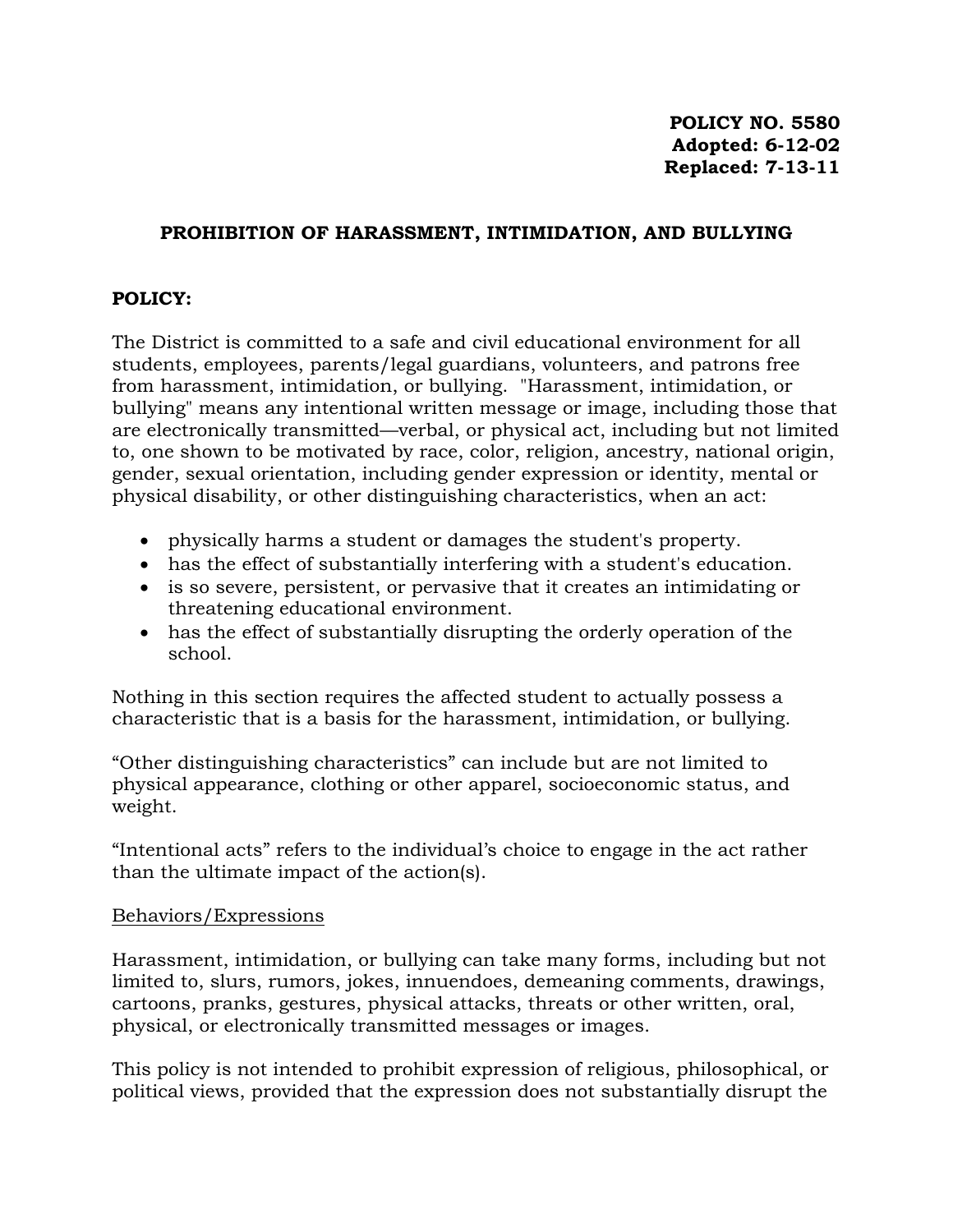educational environment. Many behaviors that do not rise to the level of harassment, intimidation, or bullying may still be prohibited by other district policies or building, classroom, or program rules.

## Training

This policy is a component of the District's responsibility to create and maintain a safe, civil, respectful and inclusive learning community and shall be implemented in conjunction with comprehensive training of students, staff, and volunteers. The policy is to be implemented in conjunction with the Comprehensive Safe Schools Plan that includes prevention, intervention, crisis response, recovery, and annual review.

#### Prevention

The District will provide students with strategies aimed at preventing harassment, intimidation, and bullying. In its efforts to train students, the District will seek partnerships with families, law enforcement, and other community agencies.

#### **Interventions**

Interventions are designed to remediate the impact on the targeted student(s) and others impacted by the violation, to change the behavior of the perpetrator, and to restore a positive school climate.

The District will consider the frequency of incidents, developmental age of the student, and severity of the conduct in determining intervention strategies. Interventions will range from counseling, correcting behavior and discipline, to law enforcement referrals.

#### Retaliation/False Allegations

Retaliation is prohibited and will result in appropriate discipline. It is a violation of this policy to threaten or harm someone for reporting harassment, intimidation, or bullying.

It is also a violation of district policy to knowing report false allegations of harassment, intimidation, and bullying. Students or employees will not be disciplined for making a report in good faith. However, persons found to knowingly report or corroborate false allegations will be subject to appropriate discipline.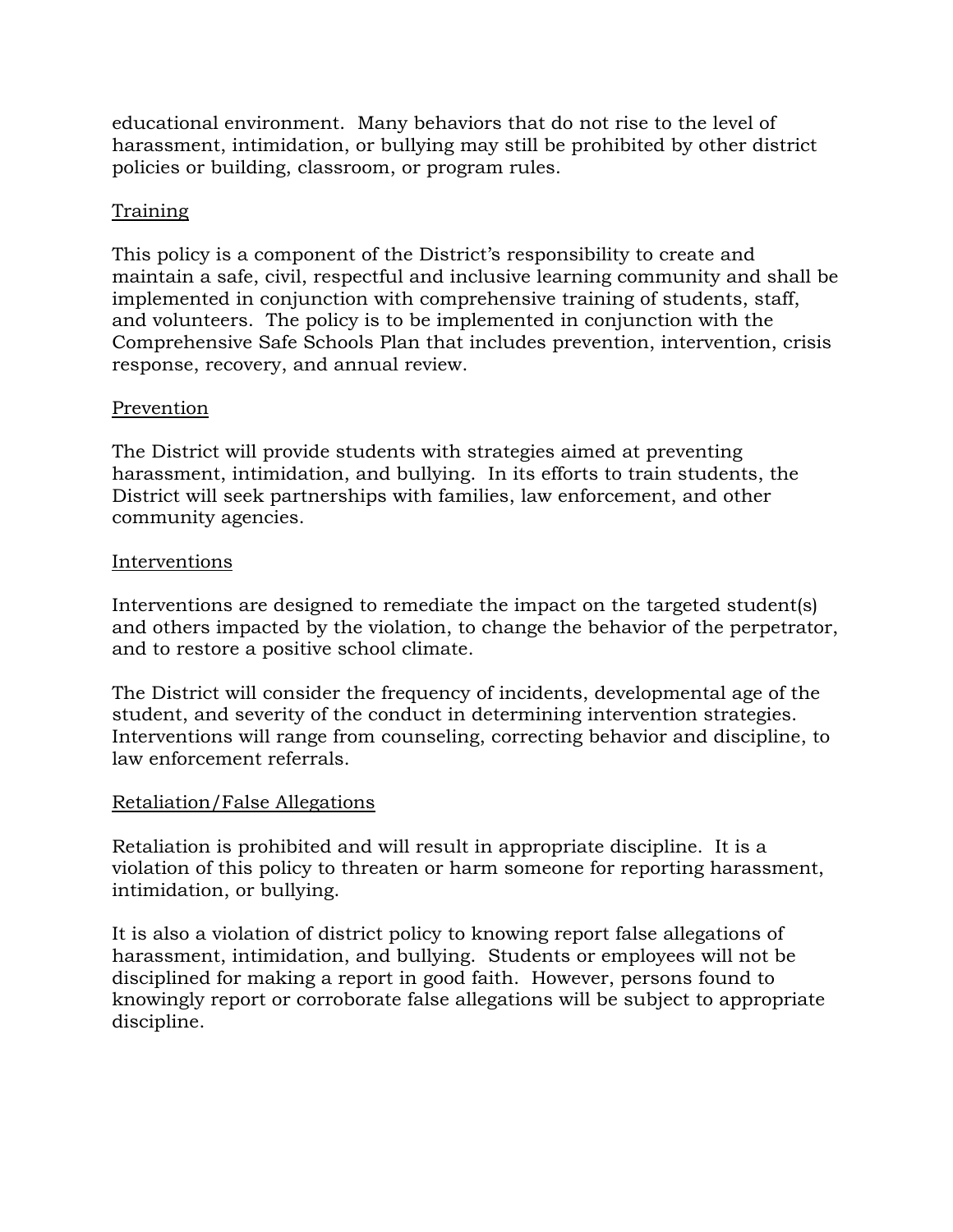### Compliance Officer

The Superintendent will appoint a Compliance Officer as the primary district contact to receive copies of all formal and informal complaints an ensure policy implementation. The name and contact information for the Compliance Officer will be communicated throughout the district.

The Superintendent is authorized to direct the implementation of procedures addressing the elements of this policy.

Legal References:

RCW 28A.300.285 Harassment, intimidation, and bullying prevention policies RCW 28A.600.480 Reporting of harassment, intimidation, or bullying – Retaliation prohibited – Immunity RCW 9A.36.080 Malicious Harassment – Definition and criminal penalty RCW 28A.642 K-12 Education – Prohibition of discrimination RCW 49.60 Discrimination – Human Rights Commission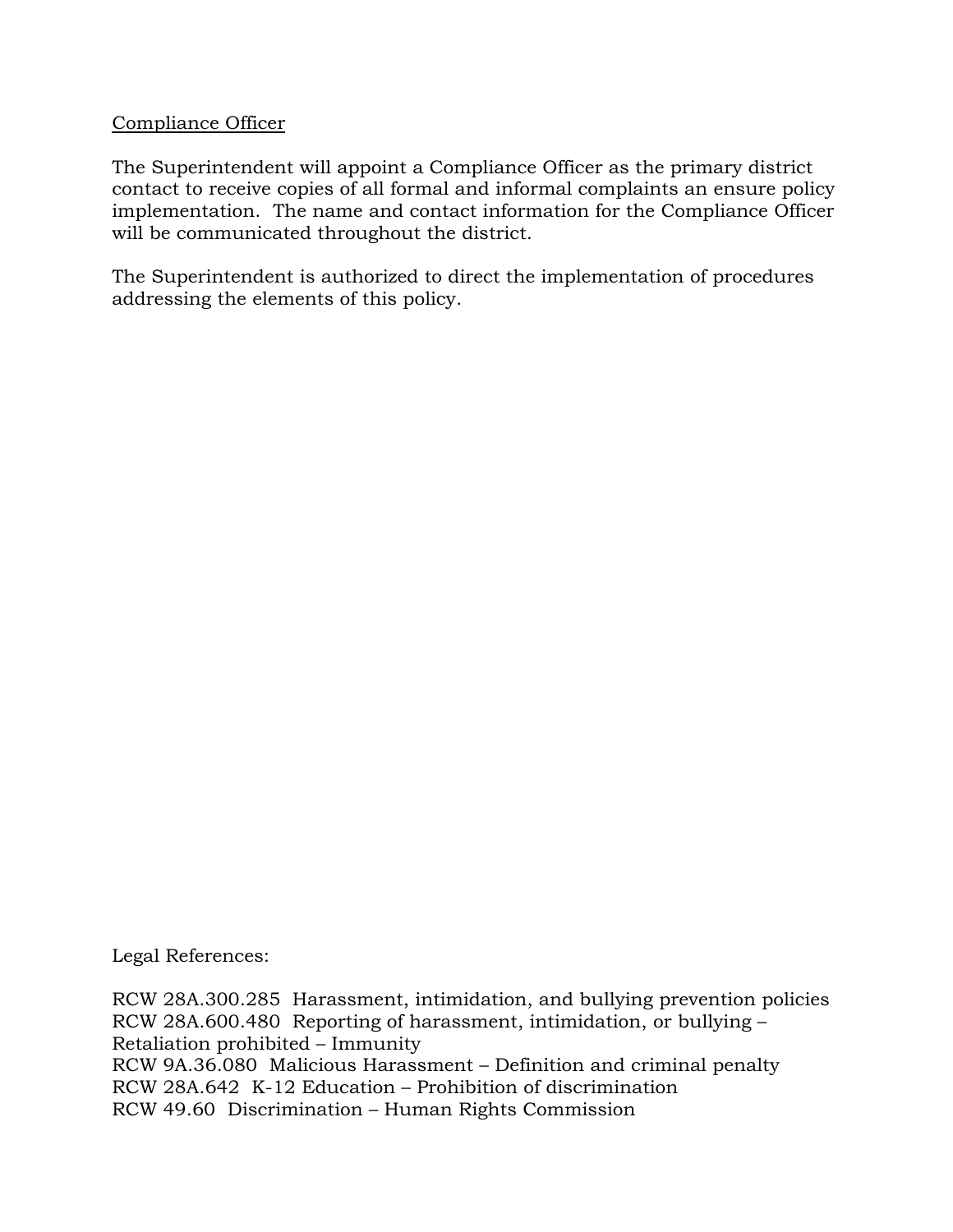#### **PROHIBITION OF HARASSMENT, INTIMIDATION, AND BULLYING**

### **PROCEDURES:**

### *I. Introduction*

- A. The Lake Stevens School District strives to provide students with optimal conditions for learning by maintaining a school environment where everyone is treated with respect and no one is physically or emotionally harmed.
- B. In order to ensure respect and prevent harm, it is a violation of district policy for a student to harass, intimidate, or bully others in school, on school district property, at school-sponsored events, and at off-campus programs and activities approved by the school district or when such actions create a substantial disruption to the educational process.
- C. Student(s) shall not harass, intimidate, or bully others based on actual or perceived race, color, religion, ancestry, national origin, sexual orientation, gender, gender identity, physical or mental disability, marital status, socioeconomic status, physical appearance, or other distinguishing characteristics which can include, but are not limited to, physical appearance, clothing, or other apparel. There is no requirement that the targeted or affected student actually possess the characteristic that is the basis for the harassment, intimidation, or bullying.

## *II. Definitions*

- A. Aggressor means a student, staff member, or other member of the school community who engages in the harassment, intimidation, or bullying of a student.
- B. Electronic means transmission of information by wire, radio, optical cable, electromagnetic, or other similar means.
- C. Harassment, intimidation, or bullying means an intentional electronic, written, verbal, or physical act that:
	- 1. Physically harms a student or damages the student's property.
	- 2. Has the effect of substantially interfering with a student's education.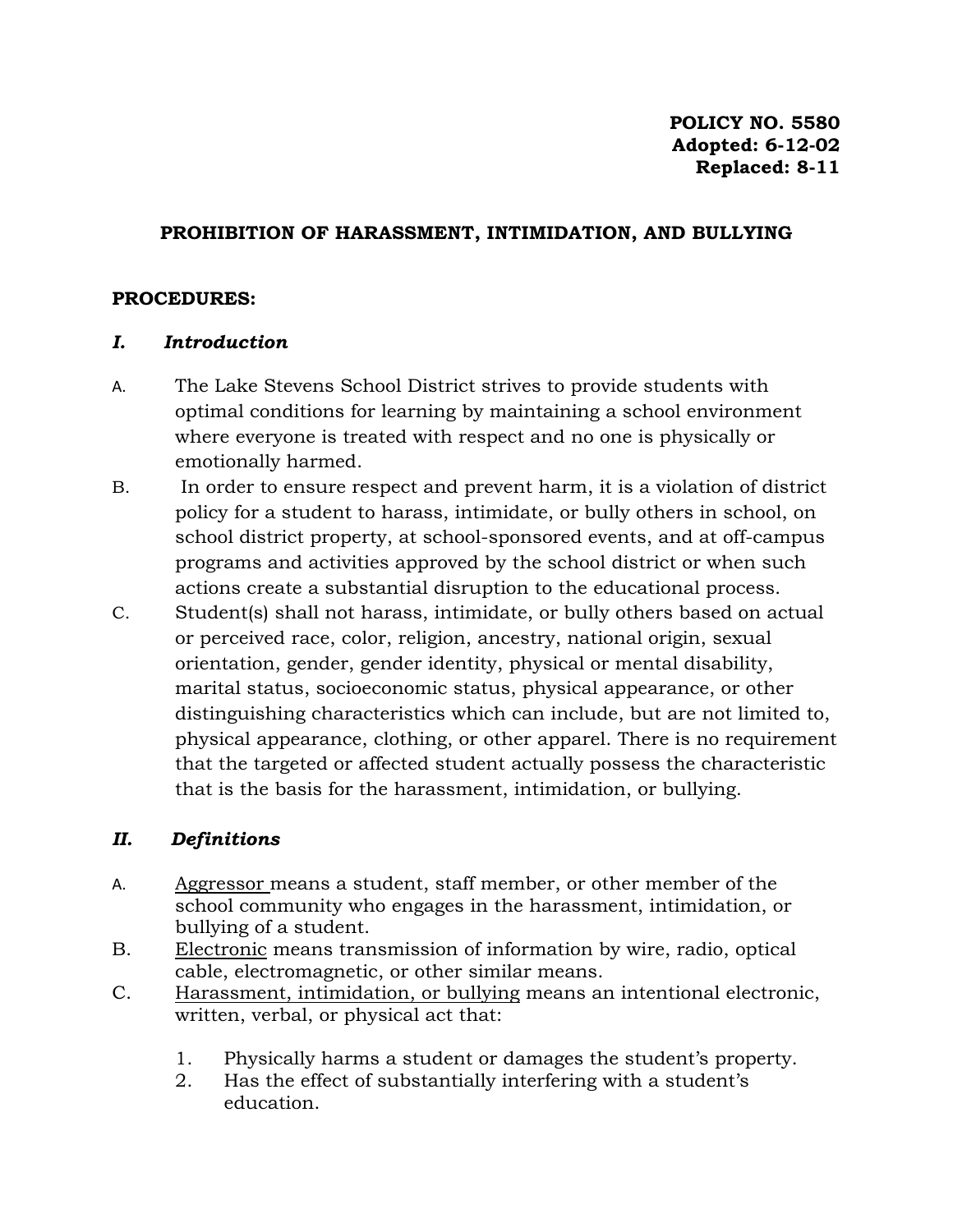- 3. Is so severe, persistent, or pervasive that it creates an intimidating or threatening educational environment.
- 4. Has the effect of substantially disrupting the orderly operation of the school.

Conduct that is "substantially interfering with a student's education" will be determined by considering a targeted or affected student's grades, attendance, demeanor, interaction with peers, participation in activities, and other indicators.

Conduct that may rise to the level of harassment, intimidation, and bullying may include, but is not limited to, slurs, taunts, name-calling, sexting, rumors, jokes innuendoes, demeaning comments, drawings, cartoons, pranks, gestures, overt ostracism, belittling, physical attacks, threats, or other written, oral, physical, or electronically transmitted messages or images.

- D. Incident Reporting Form means the form for reporting incidents of harassment, intimidation, or bullying. The form is available in each school's main office and at the district website under the "Parent and Student" menu. Click on the "bullying and harassment" tab.
- E. Parent means a parent, guardian, or a person having legal custody of a child. If the student is eighteen (18) years of age or older, or is legally emancipated, the procedures for the parent in this regulation may be exercised by the student.
- F. Retaliation means action when an aggressor harasses, intimidates, or bullies anyone who has reported incidents of bullying.
- G. Sexting means the sending, possession, displaying, or distribution of text messages and pictures of an explicit sexual nature.
- H. Staff includes, but is not limited to, educators, administrators, counselors, school nurses, cafeteria workers, custodians, bus drivers, athletic coaches, advisors to extracurricular activities, classified staff, service providers, volunteers, and paraprofessionals.
- I. Targeted or Affected Student means a student against whom harassment, intimidation, or bullying has allegedly been perpetrated.

# *III. Relationship to Other Laws*

- A. This regulation applies only to RCW 28A.300.285, Harassment, Intimidation, and Bullying Prevention. There are other laws and procedures to address related issues such as sexual harassment or discrimination (Policy No. 5500 and procedures).
- B. At least four other Washington laws may apply to harassment or discrimination: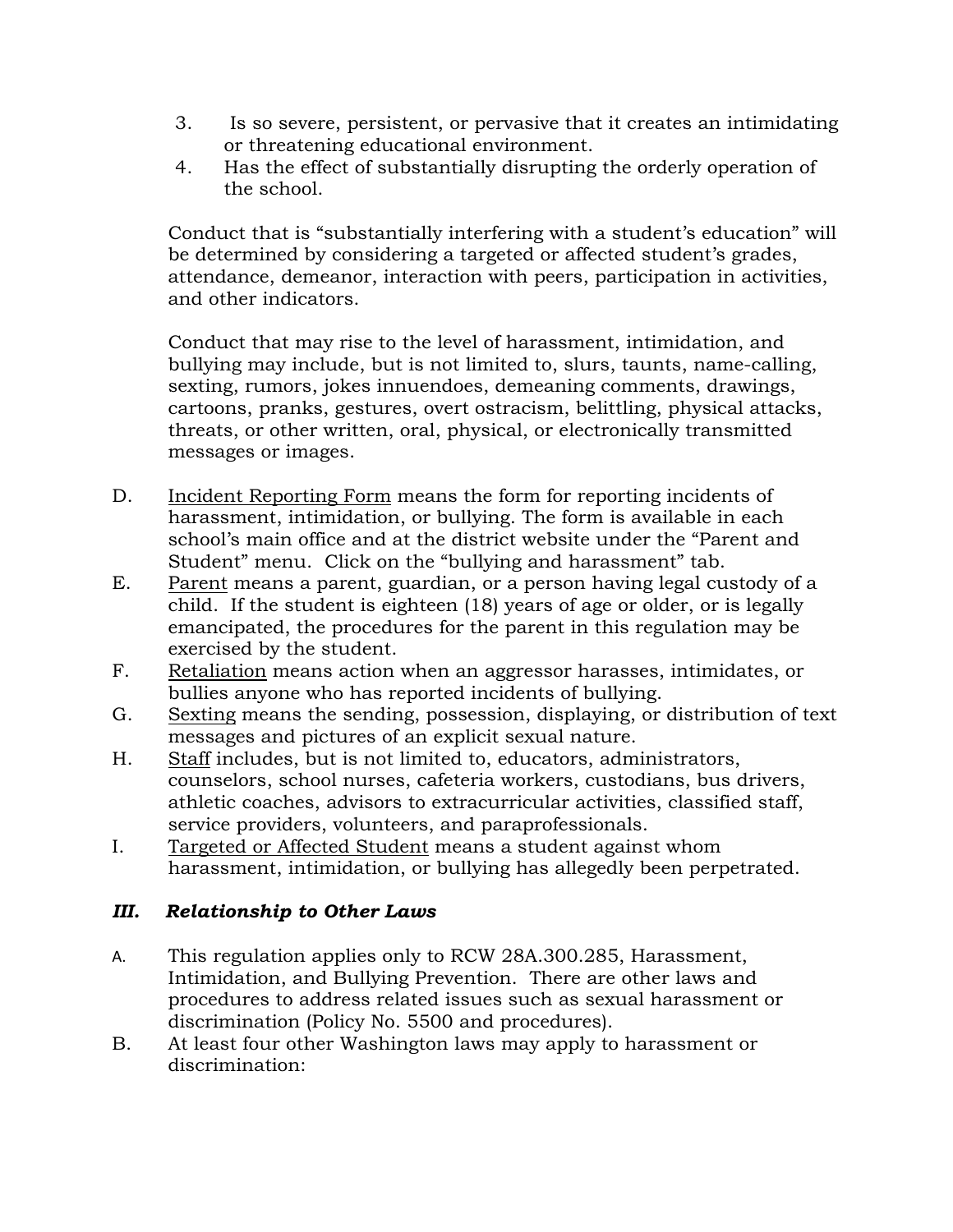- 1. RCW 28A.300.285, 12 Education - Harassment, Intimidation and Bullying
- 2. RCW 28A.640.020, Sexual Harassment
- 3. RCW 28A.642, Prohibition of Discrimination in Public Schools
- 4. RCW 49.60, Discrimination Human Rights Commission
- C. The District will ensure its compliance with all state laws regarding harassment, intimidation, or bullying. Incidents that involve physical injury to a child may give reasonable cause to suspect child abuse. Nothing in this regulation prevents a student or parent from taking action to remediate harassment or discrimination under local, state, or federal law.

### *IV. Prevention*

- A. Notice In each school and on the District's website information on reporting harassment, intimidation, and bullying shall be prominently posted. The notice shall include the contact information for making a report to a school administrator and the name and contact information of the District's Compliance Officer. The policy and regulation will be available in each school in a language that families can understand. Annually, the Superintendent or designee will ensure that a statement summarizing the policy and regulation is provided in student, staff, volunteer, and parent handbooks; is available in school and district offices; and is posted on the District's website.
- B. Education Annually students will receive age-appropriate information on the recognition and prevention of harassment, intimidation, or bullying at student orientation sessions and on other appropriate occasions. The information will include a copy of the Incident Reporting Form and the website where an online form is available.
- C. Training Staff will receive annual training on the District's policy and regulation, including staff roles and responsibilities on monitoring the classroom, locker rooms, common areas, and school-sponsored events both on and off campus, and the use of the District's Incident Reporting Form.
- D. Prevention Strategies The District will implement a range of prevention strategies including individual, classroom, school, and district-level approaches. In developing the strategies the District will collaborate with families, law enforcement, and other community agencies.

Whenever possible, the District will implement evidence-based prevention programs that are designed to increase social competency; improve school climate; and eliminate harassment, intimidation, and bullying in schools.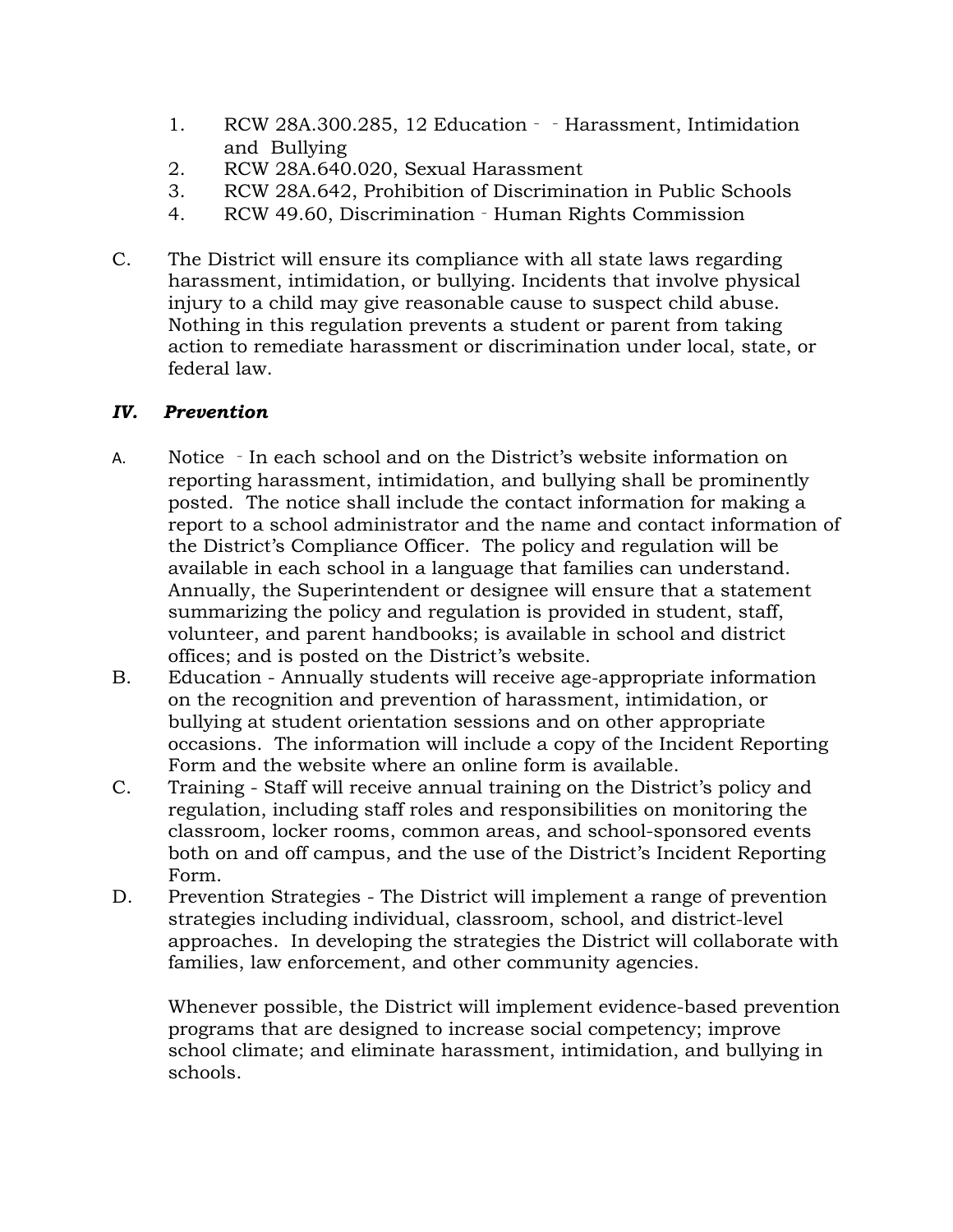# *V. Compliance Officer*

- A. The District Assistant Superintendent of Human Resources is designated as the Compliance Officer for the Lake Stevens School District with the responsibility to:
	- 1. Serve as the District's primary contact for harassment, intimidation, and bullying.
	- 2. Provide support and assistance to the principal or designee in resolving complaints.
	- 3. Receive copies of all Incident Reporting Forms, Discipline Referral Forms, and letters to parents providing the outcomes of investigations.
	- 4. Be familiar with the use of the student information system. The Compliance Officer may use this information to identify patterns of behavior and areas of concern.
	- 5. Ensure implementation of the policy and regulation by overseeing the investigative processes, including ensuring that investigations are prompt, impartial, and thorough.
	- 6. Assess the training needs of staff and students to ensure successful implementation throughout the district and ensure staff receives annual fall training.
	- 7. Provide the OSPI School Safety Center with notification of policy or regulation updates or changes on an annual basis.
	- 8. In cases where, despite school efforts, a targeted or affected student experiences harassment, intimidation, or bullying that threatens the student's health and safety, or substantially interferes with the student's education, the Compliance Officer will facilitate a meeting between district staff and the student's parents to develop a safety plan to protect the student.

# *VI. Staff Intervention*

All staff members shall intervene when witnessing harassment, intimidation, or bullying. Minor incidents that staff is able to resolve immediately, or incidents that do not meet the definition of harassment, intimidation, or bullying, may require no further action under this procedure. If a staff member receives a report of unresolved, severe, or persistent harassment, intimidation, or bullying they will inform the building principal or designee or direct the student to the building principal or their designee to fill out the Incident Report Form and begin an investigation.

# *VII. Filing an Incident Reporting Form*

Any student who believes he or she has been the target of or affected by unresolved, severe, or persistent harassment, intimidation, or bullying, or any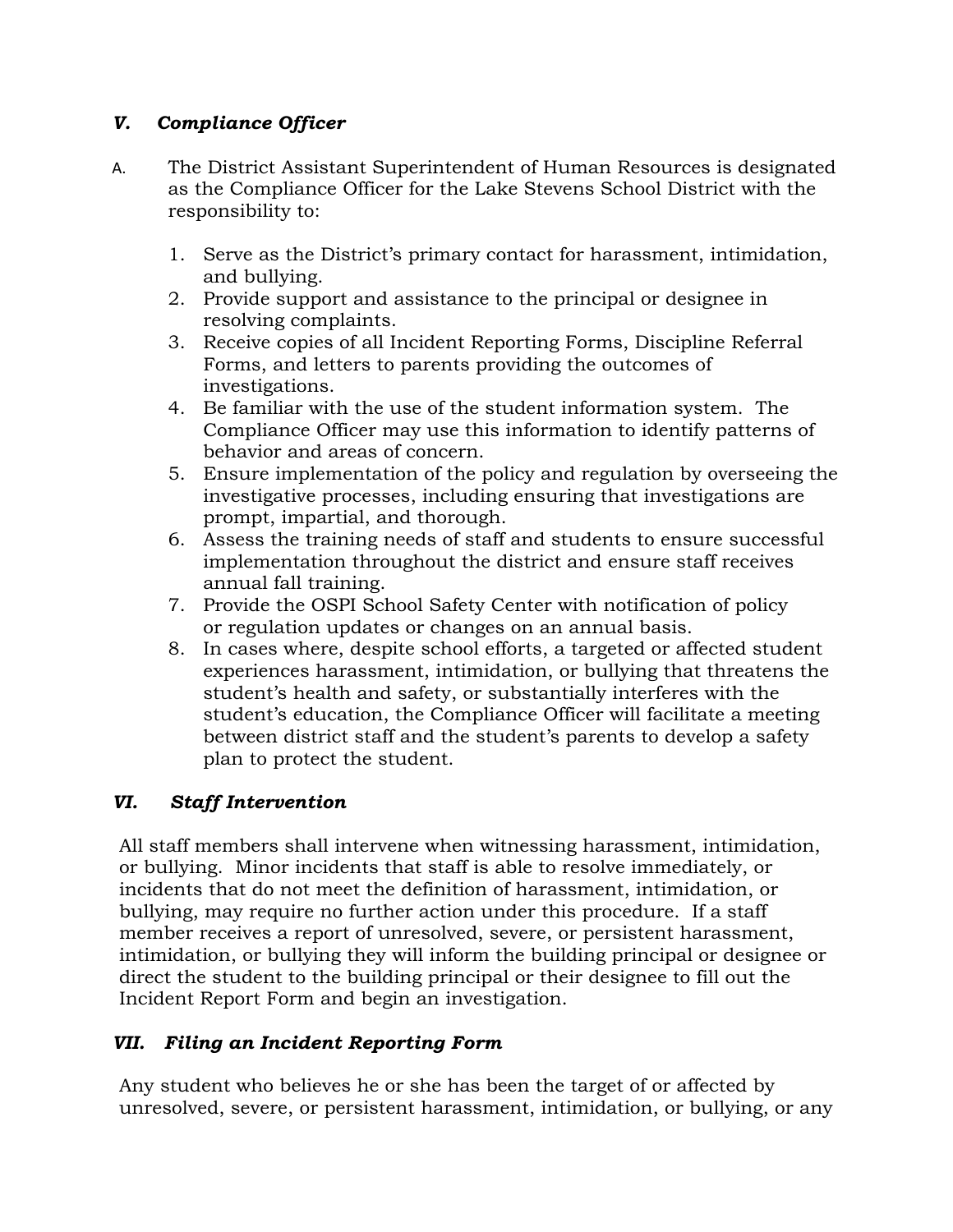other person in the school community who observes or receives notice that a student has or may have been the target of or affected by unresolved, severe, or persistent harassment, intimidation, or bullying, may report incidents verbally or in writing.

## *VIII. Addressing Bullying – Reports*

- A. Step 1: Filing an Incident Reporting Form
	- 1. In order to protect a targeted or affected student from retaliation, a student need not reveal his/her identity on an Incident Reporting Form. The form may be filed anonymously, confidentially, or the student may choose to disclose his or her identity (nonconfidential).
	- 2. Status of Reporter
		- a) Anonymous Individuals may file a report without revealing their identity. No disciplinary action will be taken against an alleged aggressor based solely on an anonymous report. Schools may identify complaint boxes or develop other methods for receiving anonymous, unsigned reports. Possible responses to an anonymous report include enhanced monitoring of specific locations at certain times of day or increased monitoring of specific students or staff.
		- b) Confidential ‐ Individuals may ask that their identities be kept secret from the accused and other students. Like anonymous reports, no disciplinary action will be taken against an alleged aggressor based solely on a confidential report.
		- c) Non confidential Individuals may agree to file a report nonconfidentially. Complainants agreeing to make their complaint non-confidential will be informed that due process requirements may require that the District release all of the information that it has regarding the complaint to any individuals involved in the incident; but that even then, information will still be restricted to those with a need to know both during and after the investigation. The District will, however, fully implement the anti retaliation provision of this regulation to protect complainants and witnesses.
- B. Step 2: Receiving an Incident Reporting Form
	- 1. All staff are responsible for receiving oral reports. Incident reporting forms should be directed to the building principal or designee. Whenever possible staff who initially receive an oral report of harassment, intimidation, or bullying shall attempt to resolve the incident immediately. If the incident is resolved to the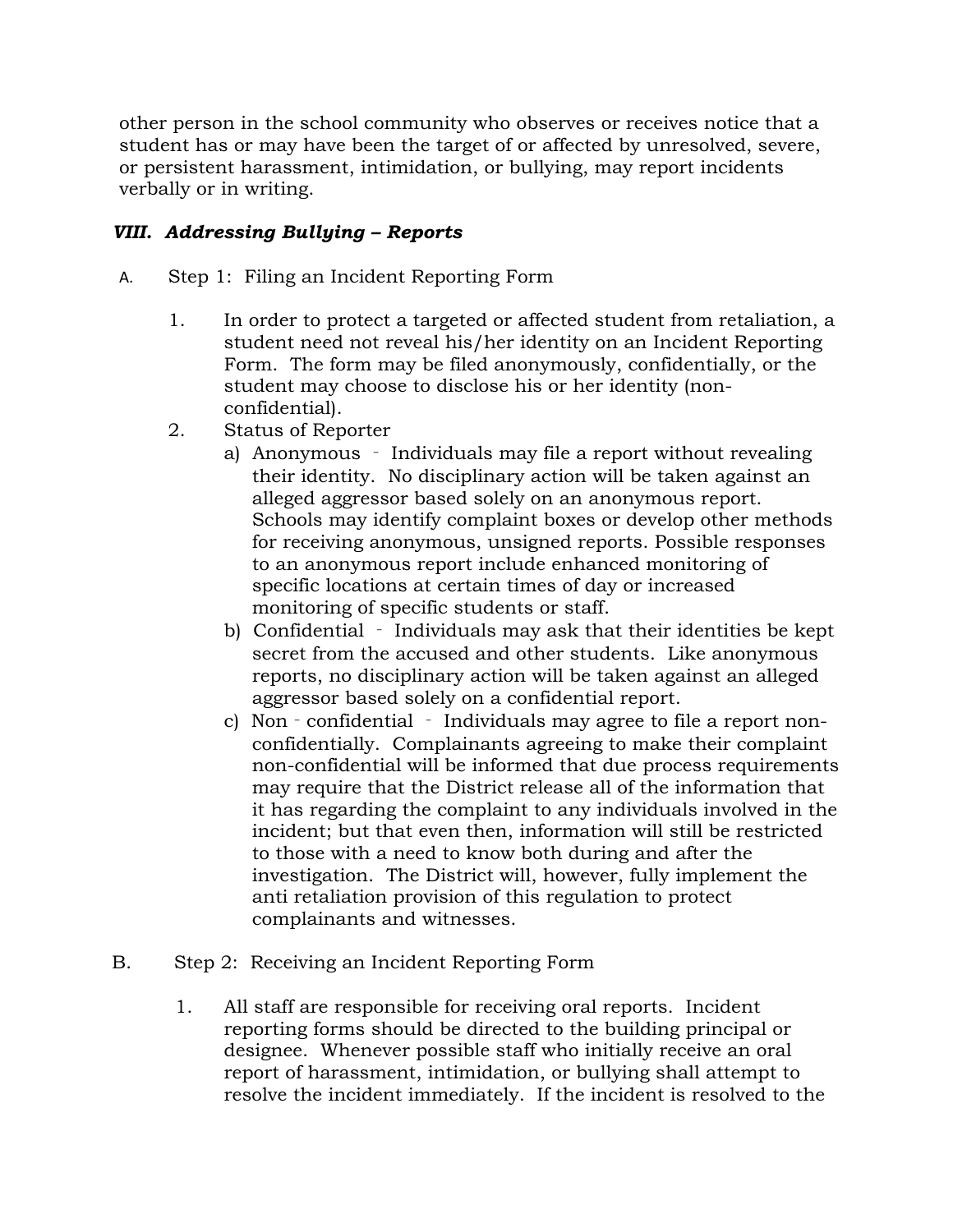satisfaction of the parties involved or if the incident does not meet the definition of harassment, intimidation, or bullying, no further action may be necessary under this regulation.

- 2. All reports of unresolved, severe, or persistent harassment, intimidation, or bullying will be recorded on the District's Incident Reporting Form and submitted to the principal or designee, unless the principal or designee is the subject of the complaint, in which case the report shall be submitted to the Assistant Superintendent of Human Resources.
- C. Step 3: Investigations of Unresolved, Severe, or Persistent Harassment, Intimidation, and Bullying
	- 1. All reports of unresolved, severe, or persistent harassment, intimidation, or bullying will be investigated following the time line set forth below. Any student may have a trusted adult with them throughout the report and investigation process.
		- a) Upon receipt of the Incident Reporting Form that alleges unresolved, severe, or persistent harassment, intimidation or bullying, the school or district designee will begin the investigation. If there is potential for clear and immediate physical harm to the complainant, the District will immediately contact law enforcement and inform the parent.
		- b) During the course of the investigation, the District will take reasonable measures to ensure that no further incidents of harassment, intimidation, or bullying occur between the complainant and the alleged aggressor. If necessary, the District will implement a safety plan for the student(s) involved. The plan may include changing seating arrangements for the complainant and/or the alleged aggressor in the classroom, at lunch, or on the bus; identifying a staff member who will act as a safe person for the complainant; altering the alleged aggressor's schedule and access to the complainant; and other measures.
		- c) Within two (2) school days after receiving the Incident Reporting Form, the school designee will notify the families of the students involved that a complaint was received and direct the families to the District's policy and regulation on harassment, intimidation, and bullying.
		- d) If after consultation with the student and appropriate staff the District has evidence that it would substantially interfere with the education or threaten the health and safety of the complainant or the alleged aggressor to involve his or her parent, the District may initially refrain from contacting the parent in its investigation of harassment, intimidation, and bullying. If professional school personnel suspect that a student is subject to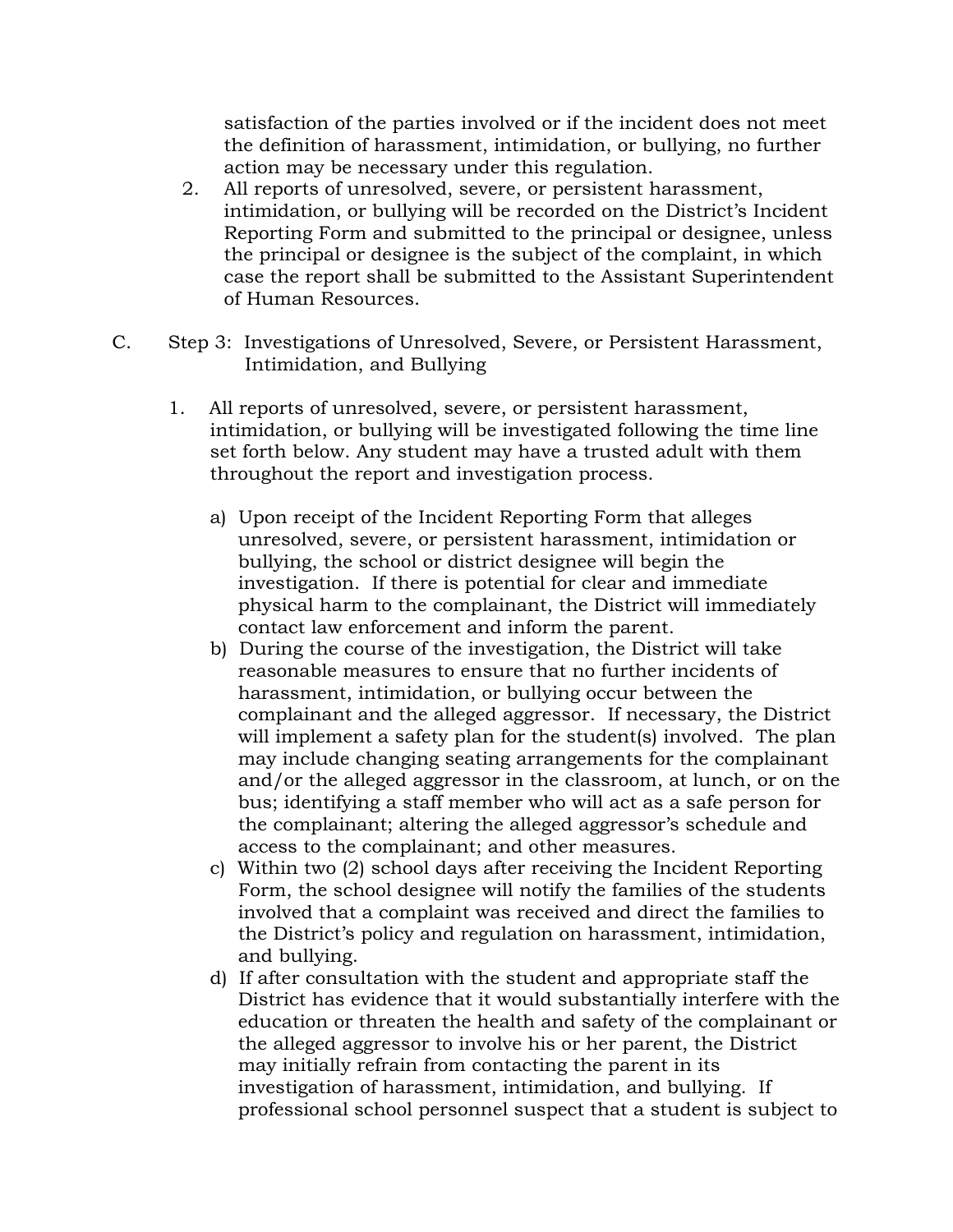abuse and neglect, they must follow district policy and regulation for reporting suspected cases to Child Protective Services.

- e) The investigation shall include, at a minimum:
	- (1) An interview with the complainant.
	- (2) An interview with the alleged aggressor.
	- (3) A review of any previous complaints involving either the complainant or the alleged aggressor.
	- (4) Interviews with other students or staff members who may have knowledge of the alleged incident.
- f) The complainant and aggressor shall not be interviewed together at any time.
- g) The principal or designee may determine that other steps must be taken before the investigation is complete.
- h) The investigation will be completed as soon as practicable but generally no later than five (5) school days from the initial complaint or report. If more time is needed to complete an investigation, the District will provide the parent and/or the student with weekly updates.
- i) No later than two (2) school days after the investigation has been completed and submitted to the Compliance Officer, the principal or designee shall respond in writing or in person to the parent of the complainant and the parent of the alleged aggressor stating:
	- (1) The results of the investigation.
	- (2) Whether the allegations were found to be factual.
	- (3) Whether there was a violation of policy.
	- (4) The process for the complainant to file an appeal if the complainant disagrees with results.
- 2. Because of the legal requirement regarding the confidentiality of student records, the principal or designee may not be able to report specific information to the targeted or affected student's parent about any disciplinary action taken unless it involves a directive that the targeted or affected student must be aware of in order to report violations.
- 3. If the District chooses to contact the parent by letter, the letter will be mailed to the parent of the complainant and the parent of the alleged aggressor by United States Postal Service with return receipt requested unless it is determined, after consultation with the student and appropriate staff, that it could endanger the complainant or the alleged aggressor to involve his or her family. If professional school personnel suspect that a student is subject to abuse or neglect, as mandatory reporters they must follow district policy and regulation for reporting suspected cases to Child Protective Services.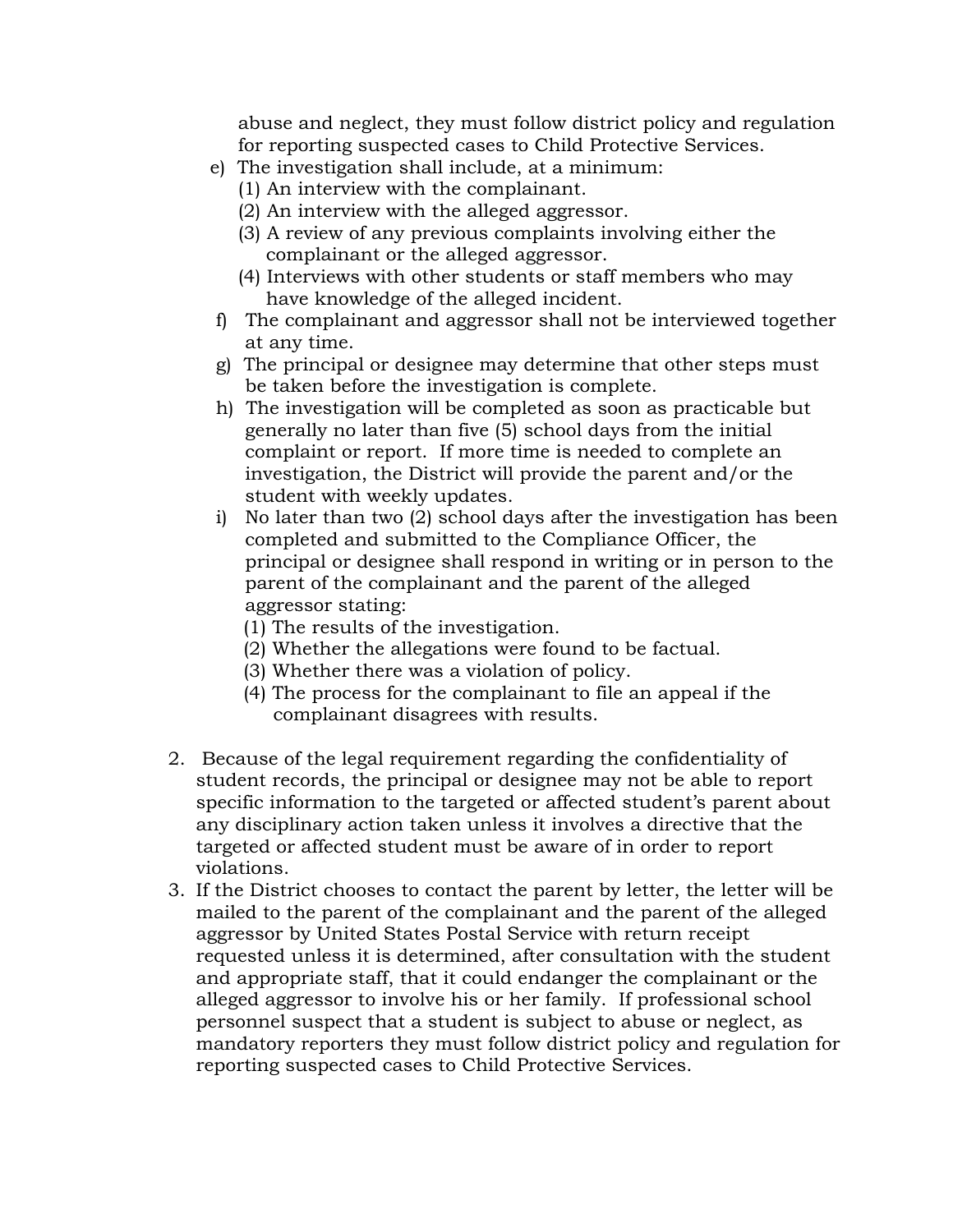- 4. If the incident is unable to be resolved at the school level, the principal or designee shall request assistance from the Assistant Superintendent of Human Resources.
- D. Step 4: Corrective Measures for the Aggressor
	- 1. After completion of the investigation, the school or district designee will institute any corrective measures necessary. Corrective measures will be instituted as quickly as possible, but in no event more than five (5) school days after contact has been made to the families or guardians regarding the outcome of the investigation. Corrective measures that involve student discipline will be implemented according to the applicable policies regarding student discipline. If the accused aggressor is appealing the imposition of discipline, the District may be prevented by due process considerations or a lawful order from imposing the discipline until the appeal process is concluded.
	- 2. If in an investigation a principal or designee found that a student knowingly made a false allegation of harassment, intimidation, or bullying, that student may be subject to corrective measures, including discipline.
- E. Step 5: Targeted or Affected Student's Right To Appeal
	- 1. If the complainant or parent is dissatisfied with the results of the investigation, they may appeal to the Superintendent or his or her designee by filing written notice of appeal within five (5) school days of receiving the written decision. The Superintendent or designee will review the investigative report and issue a written decision on the merits of the appeal within five (5) school days of receiving the notice of appeal.
	- 2. If the targeted or affected student remains dissatisfied after the initial appeal to the Superintendent, the student may appeal to the School Board by filing a written notice of appeal with the Secretary of the School Board on or before the fifth (5th) school day following the date upon which the complainant received the Superintendent's written decision.
	- 3. An appeal before the School Board or Disciplinary Appeal Council must be heard on or before the tenth (10th) school day following the filing of the written notice of appeal to the School Board. The School Board or Disciplinary Appeal Council will review the record and render a written decision on the merits of the appeal on or before the fifth (5th) school day following the termination of the hearing and shall provide a copy to all parties involved. The Board or Council's decision will be the final district decision.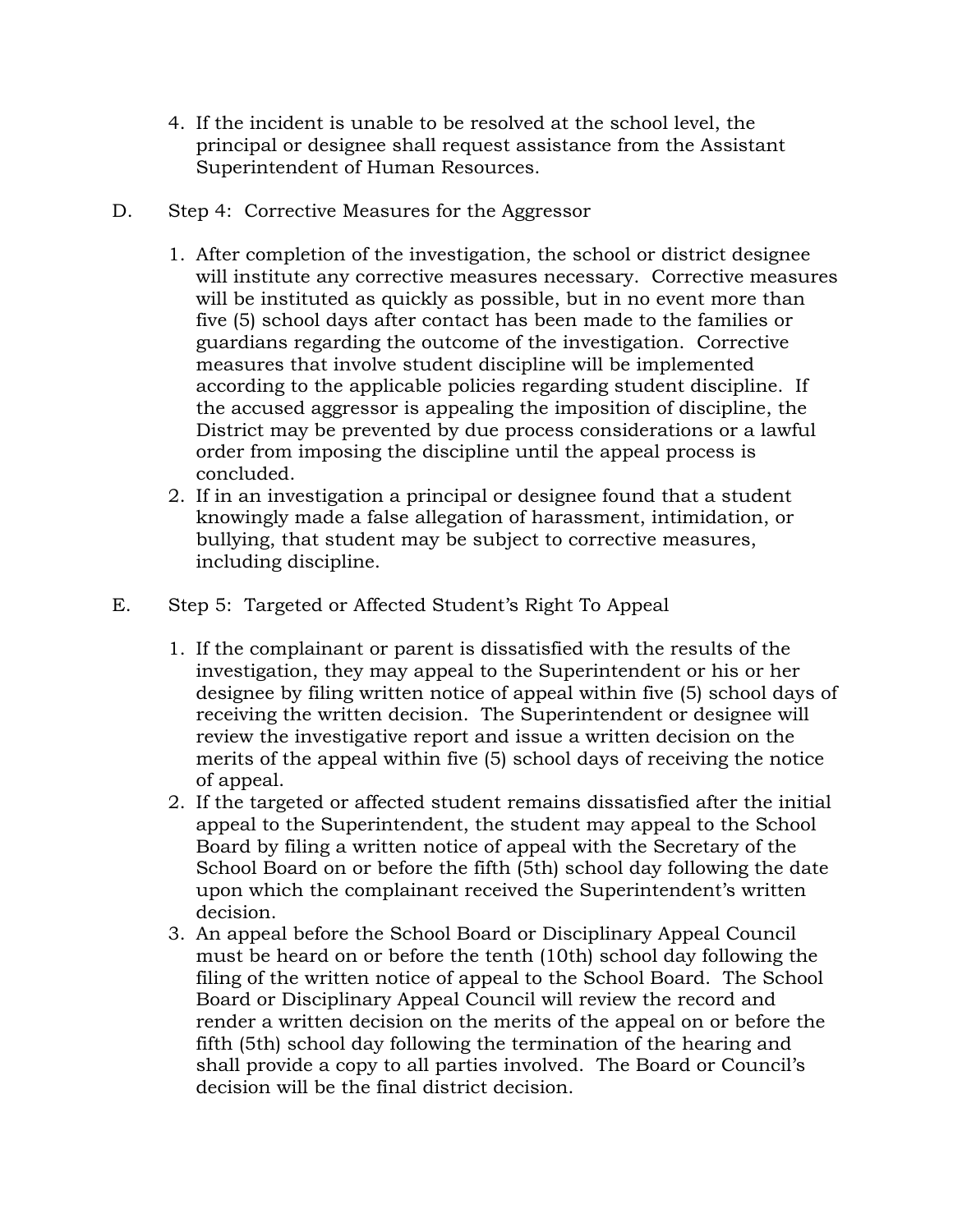- F. Step 6: Discipline/Corrective Action
	- 1. The District will take prompt and equitable corrective measures within its authority on findings of harassment, intimidation, or bullying. Depending on the severity of the conduct, corrective measures may include counseling, education, discipline, and/or referral to law enforcement.
	- 2. Corrective measures for a student who commits an act of harassment, intimidation, or bullying will be varied and graded according to the nature of the behavior, the developmental age of the student, or the student's history of problem behaviors and performance. Corrective measures that involve student discipline will be implemented according to applicable district policies regarding student discipline.
	- 3. If the conduct was of a public nature or involved groups of students or bystanders, the District should strongly consider school-wide training or other activities to address the incident.
	- 4. If an employee or contractor has been found to be in violation of this regulation, school districts may impose disciplinary action, up to and including termination. A volunteer or other person who has been found to be in violation of this regulation and regularly has contact with children shall be terminated.
- G. Step 7: Support for the Targeted or Affected Student

Persons found to have been subjected to harassment, intimidation, or bullying will have appropriate district support services made available to them, and the adverse impact of the harassment, intimidation, or bullying on the student shall be addressed and remedied as appropriate.

## *IX. Immunity/Retaliation*

No school employee, student, or volunteer may engage in reprisal or retaliation against a targeted or affected student, witness, or other person who brings forward information about an alleged act of harassment, intimidation, or bullying. Retaliation is prohibited and will result in appropriate discipline.

## *X. Other Resources*

Students and families should use the District's complaint and appeal procedures as a first response to allegations of harassment, intimidation, and bullying. However, nothing in this procedure prevents a student or parent from taking action to remediate discrimination or harassment. A harassment, intimidation, or bullying complaint may also be reported to the following state or federal agencies: